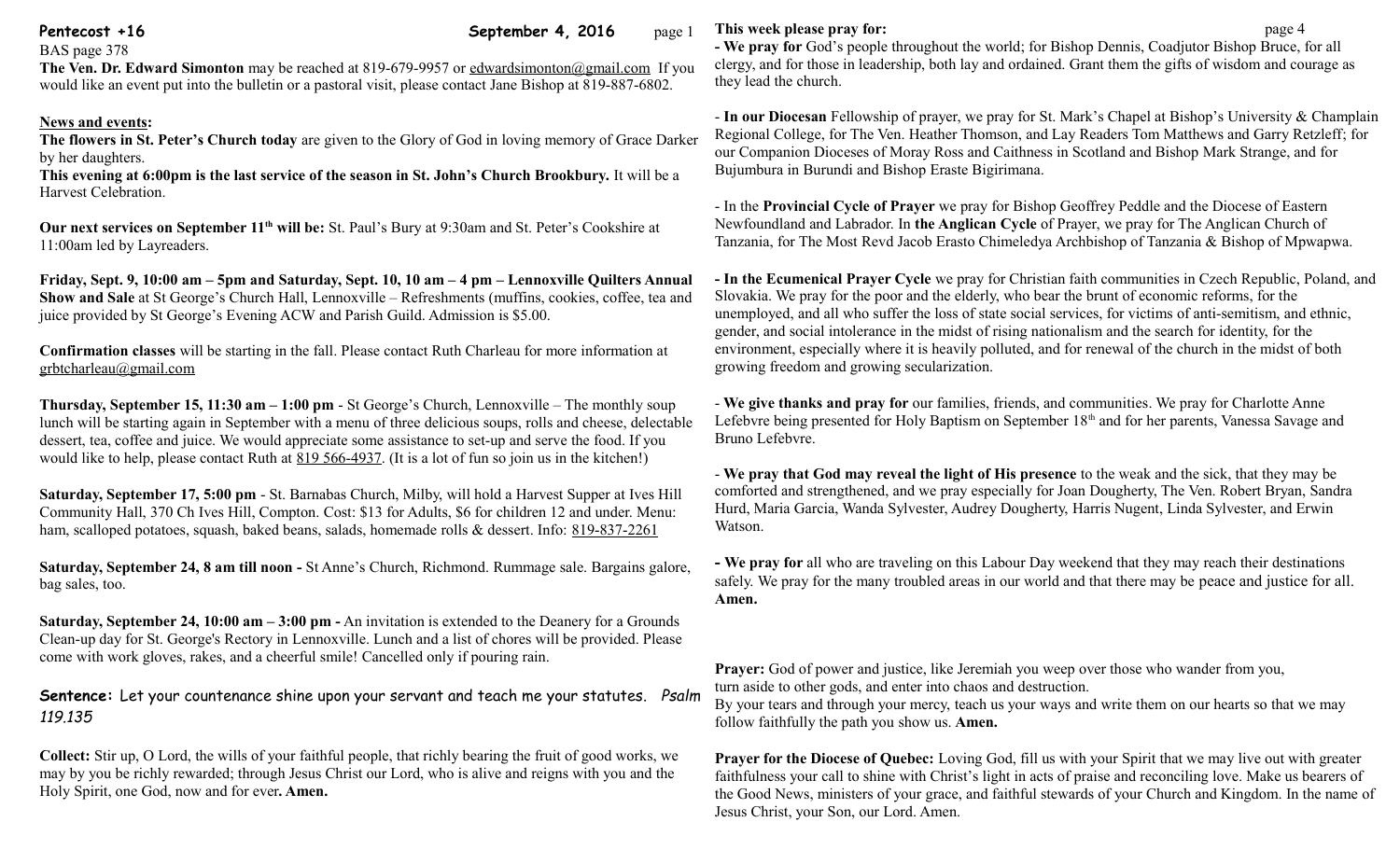**A Reading from the Book of Jeremiah…**<sup>11</sup>At that time it will be said to this people and to Jerusalem: A hot wind comes from me out of the bare heights in the desert toward my poor people, not to winnow or cleanse  $-$ <sup>12</sup>a wind too strong for that. Now it is I who speak in judgment against them.<sup>22</sup> For my people are foolish, they do not know me; they are stupid children, they have no understanding. They are skilled in doing evil, but do not know how to do good."<sup>23</sup>I looked on the earth, and lo, it was waste and void; and to the heavens, and they had no light.<sup>24</sup>I looked on the mountains, and lo, they were quaking, and all the hills moved to and fro.<sup>25</sup>I looked, and lo, there was no one at all, and all the birds of the air had fled.<sup>26</sup>I looked, and lo, the fruitful land was a desert, and all its cities were laid in ruins before the Lord, before his fierce anger.<sup>27</sup>For thus says the Lord: The whole land shall be a desolation; yet I will not make a full end.<sup>28</sup>Because of this the earth shall mourn, and the heavens above grow black; for I have spoken, I have purposed; I have not relented nor will I turn back. *Jeremiah 4:11-12, 22-28* 

**Psalm 14 (**BAS page 717 )

**A Reading from the First Letter of Paul to Timothy...**<sup>12</sup>I am grateful to Christ Jesus our Lord, who strengthened me, because he judged me faithful and appointed me to his service, <sup>13</sup>even though I was formerly a blasphemer, a persecutor, and a man of violence. But I received mercy because I had acted ignorantly in unbelief,<sup>14</sup> and the grace of our Lord overflowed for me with the faith and love that are in Christ Jesus.<sup>15</sup>The saying is sure and worthy of full acceptance, that Christ Jesus came into the world to save sinners—of whom I am the foremost.<sup>16</sup>But for that very reason I received mercy, so that in me, as the foremost, Jesus Christ might display the utmost patience, making me an example to those who would come to believe in him for eternal life.<sup>17</sup>To the King of the ages, immortal, invisible, the only God, be honour and glory forever and ever. Amen. *1 Timothy 1:12-17*

**The Holy Gospel of our Lord Jesus Christ according to Luke…**Now all the tax collectors and sinners were coming near to listen to Jesus.<sup>2</sup>And the Pharisees and the scribes were grumbling and saying, "This fellow welcomes sinners and eats with them."<sup>3</sup>So he told them this parable:<sup>4"</sup>Which one of you, having a hundred sheep and losing one of them, does not leave the ninety-nine in the wilderness and go after the one that is lost until he finds it?<sup>5</sup>When he has found it, he lays it on his shoulders and rejoices.<sup>6</sup>And when he comes home, he calls together his friends and neighbours, saying to them, 'Rejoice with me, for I have found my sheep that was lost.'<sup>7</sup> Just so, I tell you, there will be more joy in heaven over one sinner who repents than over ninety-nine righteous persons who need no repentance.<sup>844</sup>Or what woman having ten silver coins, if she loses one of them, does not light a lamp, sweep the house, and search carefully until she finds it?<sup>9</sup>When she has found it, she calls together her friends and neighbours, saying, 'Rejoice with me, for I have Just then the husband walks in. He takes one look at the manager lying in bed with his wife and yells, "Hey! found the coin that I had lost.<sup>'10</sup>Just so, I tell you, there is joy in the presence of the angels of God over one sinner who repents." *Luke 15:1-10*

**Reflection:** These parables follow teachings on discipleship (14:25-35), and the parables are Jesus' response to grumbling by the religious leaders about Jesus' indiscriminate welcome to "sinners." The examples -- a pair consisting of a male shepherd and a female with her dowry coins -- are people with limited resources. The sheep is a precious resource for which the shepherd would be responsible to the owner if it should be found missing, and the coin part of the limited personal wealth of the poor woman who is keeping her own house or working for another. (Such dowry coins were the only "insurance," should the woman find herself

# without her husband as a widow or divorcee.)

Leaving aside the "reasonable" point (at least from the point of view of people for whom the missing sheep was simply one among many) that leaving the other sheep to fend for themselves while he searched for the missing one was irresponsible, the contagious joy expressed in exactly parallel terms when the lost items were found makes clear their value. In the same extravagant way, the religious leaders are meant to understand that God rejoices when a sinner is welcomed back into the community.

**Chuckles: The basketball coach stormed into the university president's office** and demanded a raise right then and there. "Please," protested the college President, "you already make more than the entire History department."

"Yeah, maybe so, but you don't know what I have to put up with," the coach blustered. "Look." He went out into the hall and grabbed a jock who was jogging down the hallway. "Run over to my office and see if I'm there," he ordered.

Twenty minutes later the jock returned, sweaty and out of breath.

has "You're not there, sir," he reported.

"Oh, I see what you mean," conceded the President, scratching his head. "I would have just phoned."

**A college senior took his new girlfriend to a football game.** They found seats in the crowded stadium and were watching the action. A substitute player was put into the game and as he was running onto the field to take his position, the boy said to his girlfriend, "Take a good look at that fellow. I expect him to be our best man next year."

His girlfriend snuggled closer to him and said, "That's the strangest way I ever heard of for a boy to propose to a girl. But, regardless of how you said it, I accept!"

**On vacation, a man and his wife check into a hotel.** The husband wants to have a snack at the restaurant, but his wife is extremely tired so she decides to go on up to their room to rest.

She lies down on the bed... just then, a train passes by very close to the window and shakes the room so hard she's thrown out of the bed.

Thinking this must be a freak occurrence, she lies down once more. But just a few minutes later a train again shakes the room so violently, she's pitched to the floor.

Exasperated, she calls the front desk and asks for the manager who says he'll be right up.

The manager is skeptical but the wife insists the story is true.

"Look... lie here on the bed -- you'll be thrown right to the floor!" So he lies down next to the wife. What are you doing in here!?"

The manager calmly replies, "Would you believe I'm waiting for a train?"

# **Church Sign Bloopers…**

**The Pastor is on vacation.** Massages can be given to church secretary. **Remember in prayer the many** who are sick of our church and community.

**Don't let worry kill you off** - let the church help.

**A song fest was hell** at the Methodist church last Wednesday.